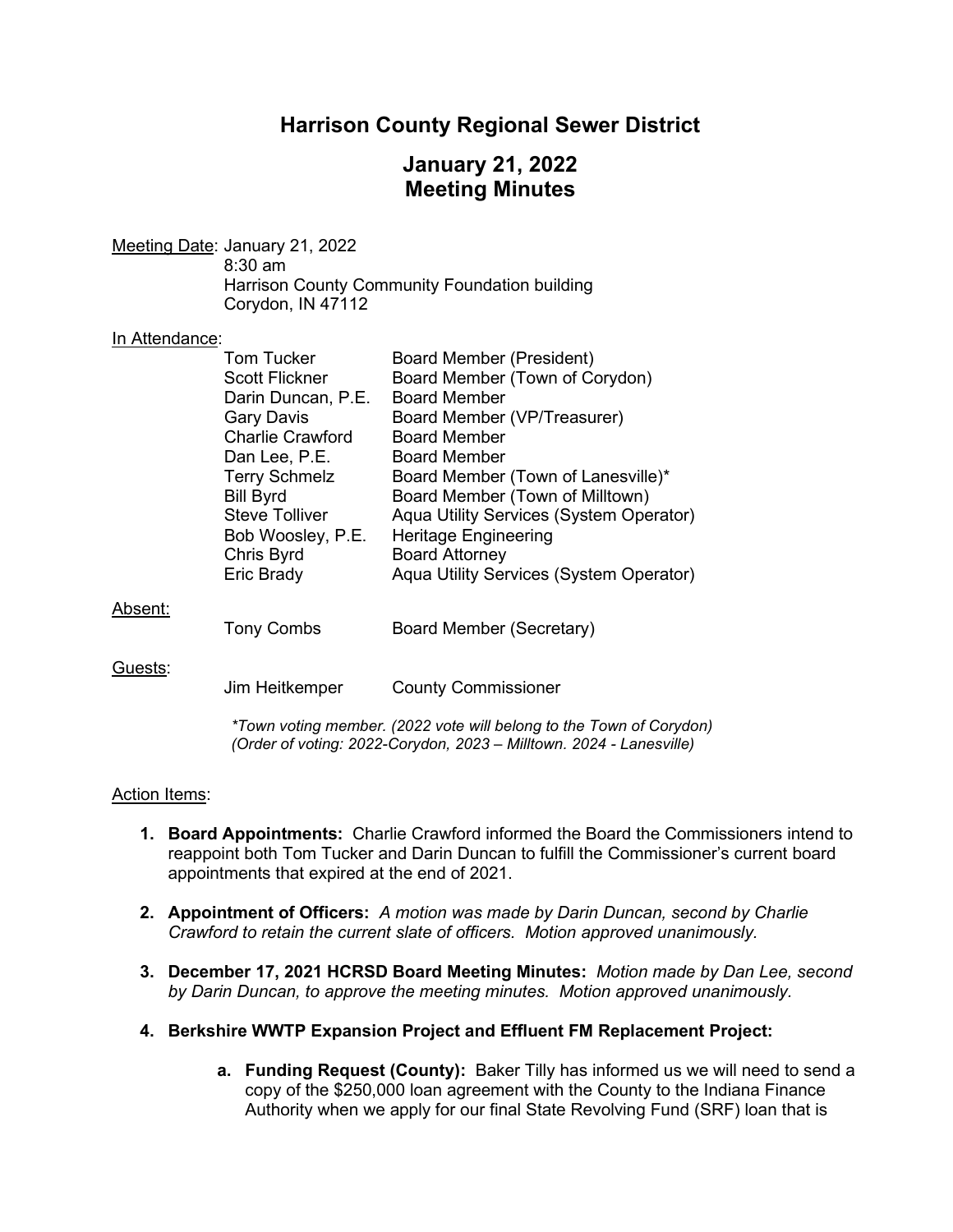HCRSD Mtg Minutes January 21, 2022 Page 2 of 4

> needed for the construction of the WWTP Expansion Project. Bob Woosley was instructed to contact the County Auditor (Chad Shireman) to secure a copy of the signed agreement.

- **b. Preliminary Rate Analysis:**Bake Tilly has completed their preliminary rate analysis to determine what impact borrowing the funds needed for the Effluent FM Replacement and WWTP Expansion Project will have on the monthly user rates. Based on the \$250,000 no interest County loan and the additional \$2.1M SRF loan required the preliminary analysis indicates the need for an approximate 41% rate increase. The average rate (4,000 gpd user) would increase from \$75 to \$106 per month. This would by far be the most expensive in the region. The District has major concerns on the impact this rate increase would have on economic development activities (the concern is it would bring them to a halt). The District is hopeful that possible grant funding will become available. Two options for grant funds are READI funds and SWIF funds.
	- **1) READI Funds:** This project was included in the County's approved application for READI funds. \$1M was included in the application. It has yet to be decided if the County will be awarded this amount by their team. Darrel Voelker is our point of contact for this funding. It is anticipated a decision will be made on these funds by the end of May.
	- **2) State Water Infrastructure Funds (SWIF):** Per Scott Miller with Baker Tilly, SWIF funds were established to help keep rates near the State average (approximately \$75/month) when performing needed improvements that result in impacts to the rates. There is no guarantee of securing these funds nor is it known when a decision would be made on obtaining funding. Baker Tilly will assist the District in applying for SWIF funding.

## **5. Berkshire WWTP:**

## **a. Operations Report (December):**

- **1) Report:** Eric Brady presented the December operations report. The plant met all permit requirements during the month of December. *A motion was made by Dan Lee, second by Scott Flickner, to accept the December operations report. Motion approved unanimously.*
- **2) Generator Repair:**Steve Tolliver reported he has found someone that can make the necessary repairs and is in the process of securing a quote.
- **3) UV Parts Inventory:**Steve Tolliver reminded the Board UV disinfection season beings on April 1. Steve has compiled a list of the spare parts he would like to order to prepare for the upcoming season. Steve indicated he utilizes a company called the UV Doctor which saves the District money on parts as compared to ordering direct from Trojan (he indicated the cost is approximately 1/3 the cost of Trojan). Total cost of spare parts needed is \$378.75. *Motion made by Charlie Crawford, second by Scott Flickner, to allow Steve to proceed with ordering the spare parts needed. Motion approved unanimously.*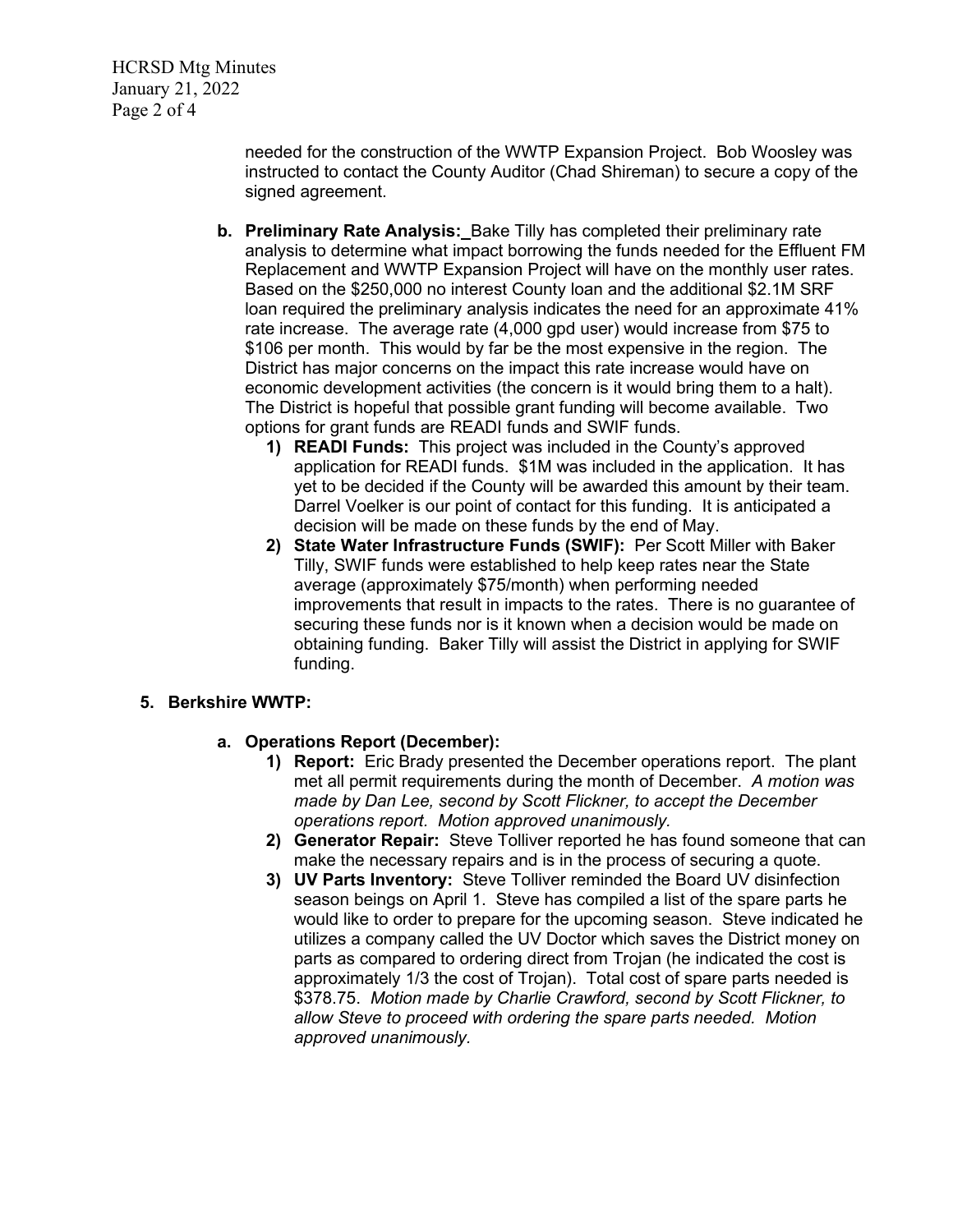HCRSD Mtg Minutes January 21, 2022 Page 3 of 4

- **6. Lanesville Interchange Lift Station:**Eric Brady reported an issue with a failed transducer that required replacement. The transducer has been replaced and the station is back to normal operations.
- **7. Schmidt Cabinet Lift Station (Fence Damage):**Steve Tolliver reported damage to the fence to a vehicle accident. The District will reach out to the Sheriff's Department to obtain a copy of the accident report. This will be turned over to the District's insurance agent for repairs.
- **8. Berkshire Pointe Mobile Home Park (Rate Challenge):** Chris Byrd provided a copy of the response sent to Indiana MHK (owner of mobile home park) on January 10, 2022. He has not yet received a response from Indiana MHK. The District agreed to continue to hold assessing any late charges until the next District Board meeting in February.

#### **9. Lanesville Interchange:**

- **a. Project Pioneer (aka Amazon) – Construction Update:** Bob Woosley reported construction is underway and the Contractor has made the connection of the sanitary sewer to the District's sewer system. Construction will continue on the remainder of the sanitary sewer lines and testing will occur in the coming weeks as progress is made.
- **b. WWTP Capacity:** A meeting is scheduled with Town officials on January 27<sup>th</sup> to discuss the need to begin efforts immediately on a plant expansion. Tom Tucker, Terry Schmelz, and Bob Woosley will attend the meeting on behalf of the District.

## **10. Treasurers Report:**

- **a. Treasurers Report:** Gary Davis presented the Treasurer's Report. *Motion was made by Darin Duncan, second by Charlie Crawford, to approve the Treasurers Report. Motion approved unanimously.*
- **b.** *Motion made by Gary Davis, second by Darin Duncan, to pay the following claims. Motion approved unanimously.*

#### *District Checking Account:*

|     | i. US Postal Service - annual PO Box 266                       | \$204.00    |
|-----|----------------------------------------------------------------|-------------|
| ii. |                                                                |             |
|     | iii. Harrison REMC-WWTP electric service                       | \$1,548.76  |
|     | iv. Duke Energy - lift station electric service                | \$39.09     |
|     | v. Town of Corydon - December sewer bills                      | \$8,163.79  |
|     | vi. Lanesville Utilities - December sewer bills                | \$539.13    |
|     | vii. Aqua Utility Services - WWTP Op., LS Maint., Misc. Maint. | \$4,575.60  |
|     | viii. Heritage Eng. – Retainer/web site/NS Support/PER         | \$1,782.00  |
|     | ix. IN Underground Plant Protection $-4Q$ Fees                 | \$51.30     |
|     | X. Aqua Utility Services - Year End/New Year checks at TP & LS | \$2,884.81  |
|     | xi. OmniSite – annual fee for monitoring auto dialers          | \$1,656.00  |
|     | xii. State Board of Account - Audit                            | \$10,649.00 |
|     | xiii. Dillman, Chastain, Byrd – Legal Services                 | \$1,057.33  |
|     |                                                                |             |